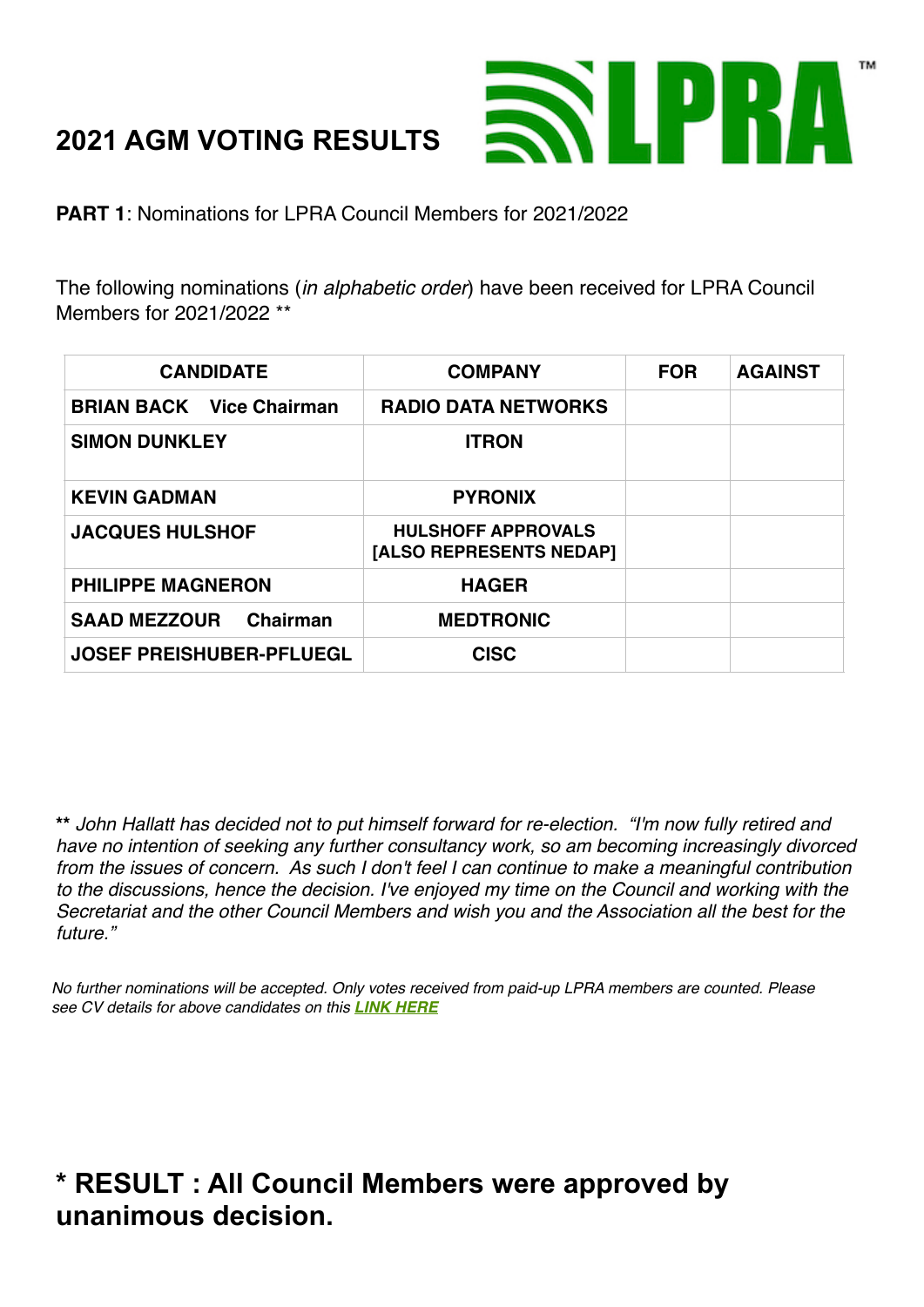#### **PART 2: Resolutions to be voted on:**

Please indicate your vote for each of the resolutions below by entering ticks in the appropriate columns.

#### **Resolution 1: Accounts**

To receive the accounts for the year ended 31 December 2020. Available **[HERE](http://lpra.org/assets/members-files/LPRA-full-acc-20.pdf)**

### **\* RESULT : The annual accounts were approved by unanimous decision.**

**Resolution 2: Director's Report**

To receive the Directors' Report **[HERE](http://lpra.org/assets/members-files/LPRA-AGM-2021-CHAIRMAN-DIRECTORS-REPORT-.pdf)** on the Association's activities since the previous AGM

### **\* RESULT : The Directors Report was approved by unanimous decision.**

#### **Resolution 3 : Re-Appointment Of Director/s**

The Articles of Association require 1/3rd of the Directors to resign in rotation immediately preceding each AGM. This requires 1 Director to resign this year (2021).

The following Director has tendered their resignation:

### **• JACQUES HULSHOF - Standing for re-appointment as a Director**

The Articles permit Directors to apply for re-appointment without restriction and **Jacques Hulshof** has indicated his willingness to be re-appointed as Director if elected as a Council Member.

## **\* RESULT : Jacques Hulshof was approved for reappointment as a Director by unanimous decision.**